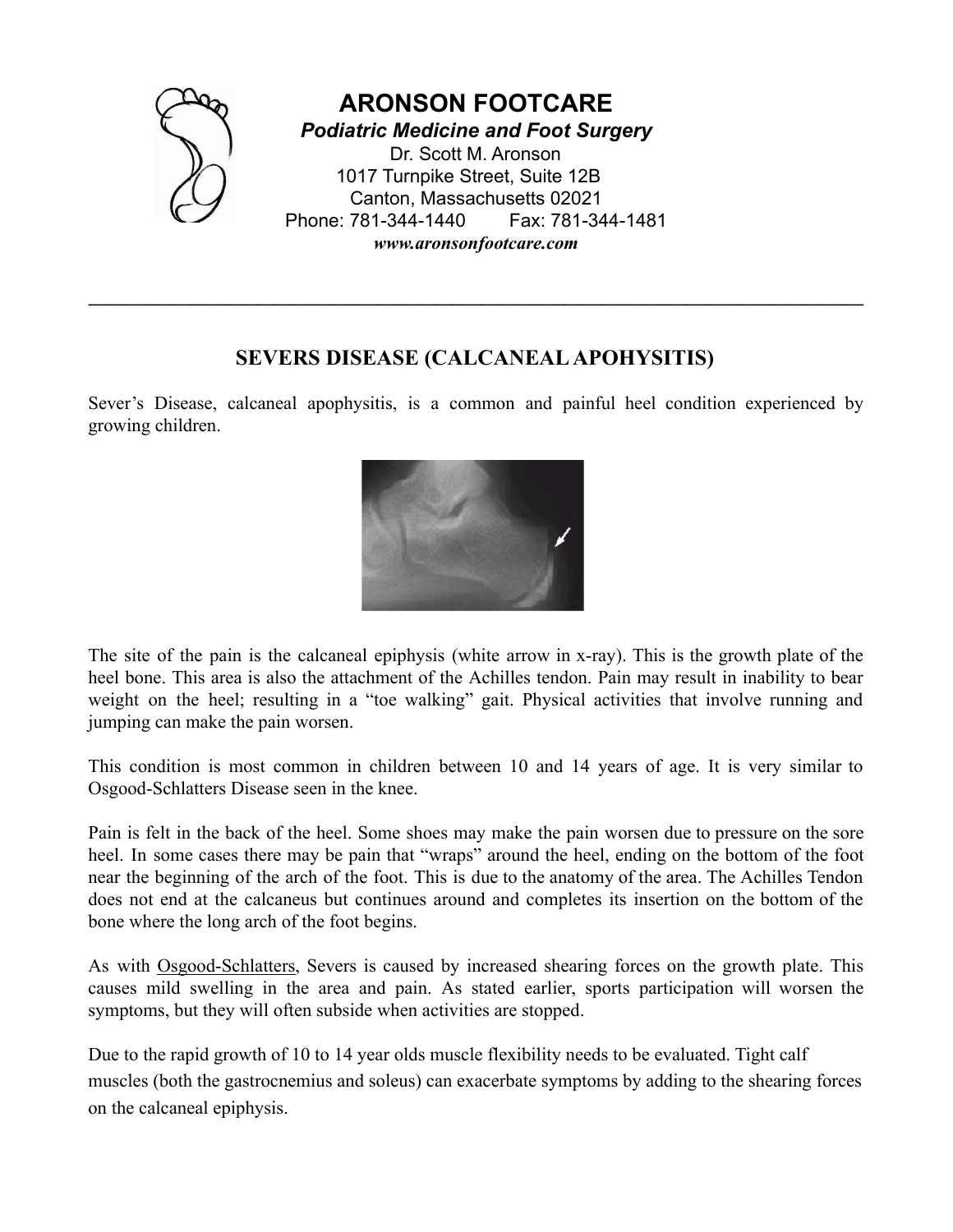Also, children who experience this problem seem to be prone to a pronated foot. Walking on the inside of the foot, as shown in the graphic, can increase the shearing forces on the physeal plate, increasing pain. Due to this orthotics to correct this problem may be used.



## **TREATMENT**

Treatment of this condition is very simple.

- 1. Ice the affected area daily; even on days when the pain is not extreme. This helps to allay the inflammatory cycle, reducing overall pain. Ice should be applied for 20 minutes at least one time per day. Remember that real ice is preferable to reusable ice packs. Reusable ice packs can cause frostbite and their contents can be caustic to the skin. Ice massage is a very effective method for icing the heel.
- 2. Stretch the calf muscles. Since the calf is composed of two muscles (one that attaches above the knee, gastrocnemius, and one that attaches below the knee, soleus) two stretches need to be performed, one for each muscle. The image on the left stretches the upper calf. The image on the right shows how to stretch the lower calf. Hold the stretch for 10 to 15 seconds and repeat 3 to 5 times. This should be repeated 5 to 10 times daily.



3. Arch stretching can also be effective in treating the heel pain associated with Severs. Stretch the arch by placing the big toe on a wall, then sliding the foot to the floor.



4. Heel or calf raises should be performed to keep normal strength in the calf muscles due to decreased physical activity. Begin by performing 10 to 30 two-leg calf raises, progressing in